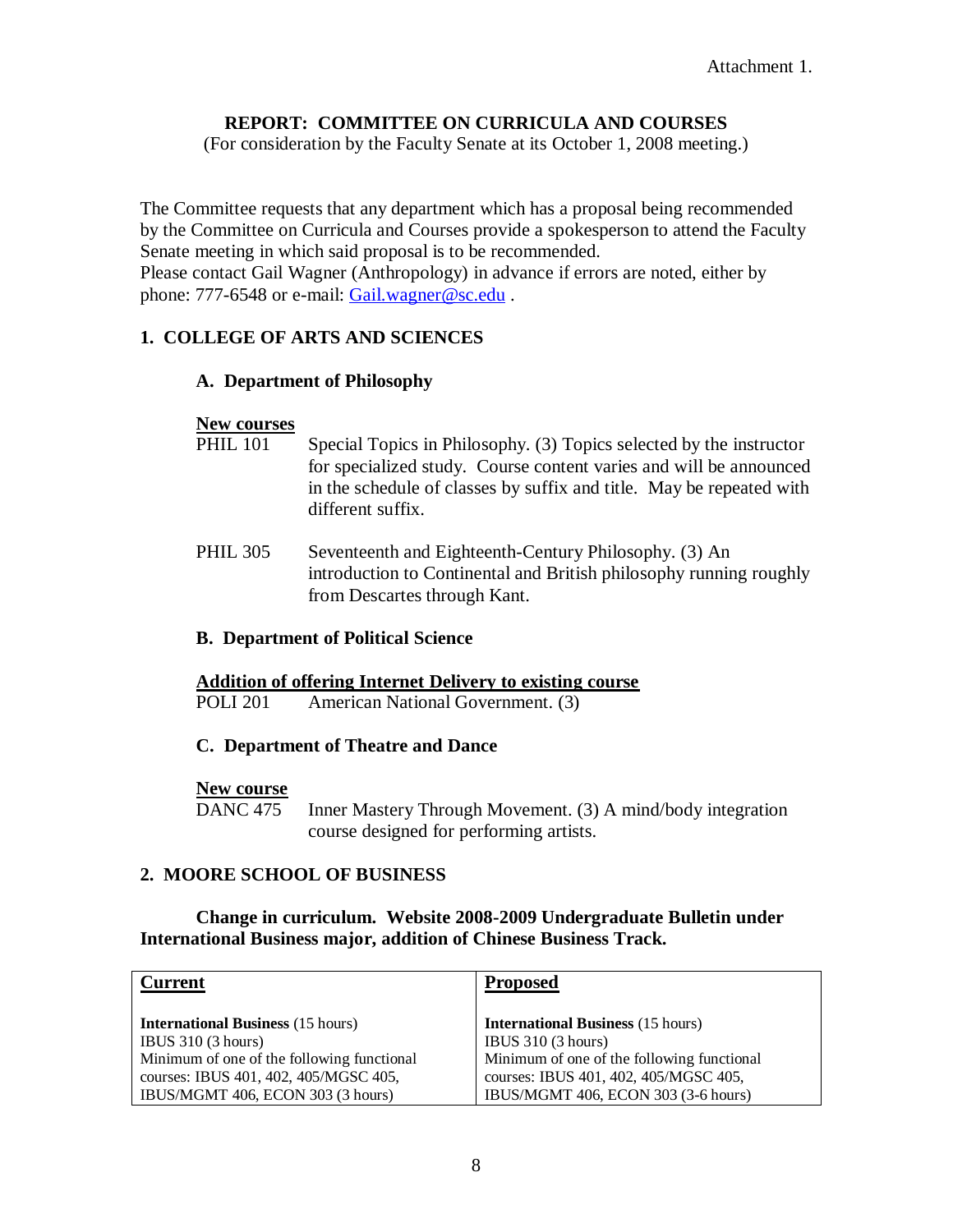| Minimum of one of the following thematic courses:<br>IBUS 422, 423, 424, 425, 426 (3-6 hours)<br>One of the following regional courses: IBUS 441 <sup>*</sup> ,<br>442*, 443*, 444* (3-6 hours)                                                                                                                                   | Minimum of one of the following thematic courses:<br>IBUS 422, 423, 424, 425, 426 (3-6 hours)<br>One of the following regional courses: IBUS 441*,<br>442*, 443*, 444* (3-6 hours)                                                                                                                                                                                                                                               |
|-----------------------------------------------------------------------------------------------------------------------------------------------------------------------------------------------------------------------------------------------------------------------------------------------------------------------------------|----------------------------------------------------------------------------------------------------------------------------------------------------------------------------------------------------------------------------------------------------------------------------------------------------------------------------------------------------------------------------------------------------------------------------------|
|                                                                                                                                                                                                                                                                                                                                   | <b>Chinese Business Track</b>                                                                                                                                                                                                                                                                                                                                                                                                    |
|                                                                                                                                                                                                                                                                                                                                   | The Chinese Business Track in the International<br>Business major allows the student to concentrate<br>on International Business activities with China.<br>The requirements are:                                                                                                                                                                                                                                                 |
|                                                                                                                                                                                                                                                                                                                                   | <b>IBUS 310,</b><br>One functional course from the list above;<br>One thematic course from the list above;<br>Two regional courses (IBUS 442* and IBUS<br>490*). Students in the Chinese Business Track<br>meet the regional course requirements with<br>courses dealing primarily with China and Asia.                                                                                                                          |
| Competitive Admission: Admission to the<br>international business major is highly competitive,<br>and enrollment is limited to 50 students per year.                                                                                                                                                                              | Competitive Admission: Admission to the<br>international business major is highly competitive<br>and enrollment is limited. Enrollment in the<br><b>Chinese Business Track is limited to 20</b><br>additional students per year.                                                                                                                                                                                                 |
| Double Major: Students selecting international<br>business as a major are required to select a second<br>major in business.<br>Foreign Language: IBUS major requires at least<br>four courses numbered 300 and above in one<br>foreign language. Specific course requirements may<br>be obtained from the undergraduate division. | Double Major: Students selecting international<br>business as a major are required to select a second<br>major in business.<br>Foreign Language: IBUS major requires at least<br>four courses numbered 300 and above in one<br>foreign language. Students in the Chinese<br><b>Business Track meet the foreign language</b><br>requirement by selecting Chinese as the language<br>to study. Specific course requirements may be |
| Study Abroad: IBUS major requires students to<br>participate in an approved study-abroad program.                                                                                                                                                                                                                                 | obtained from the undergraduate division.<br>Study Abroad: IBUS major requires students to<br>participate in an approved study-abroad program.<br>Students meet the overseas study requirement in<br>China.                                                                                                                                                                                                                      |
| *Because one or more of these courses may not be<br>offered on campus during the two years that a<br>student may be taking major-level courses, these<br>courses are most appropriate for study abroad.                                                                                                                           | *Because one or more of these courses may not be<br>offered on campus during the two years that a<br>student may be taking major-level courses, these<br>courses are most appropriate for study abroad.                                                                                                                                                                                                                          |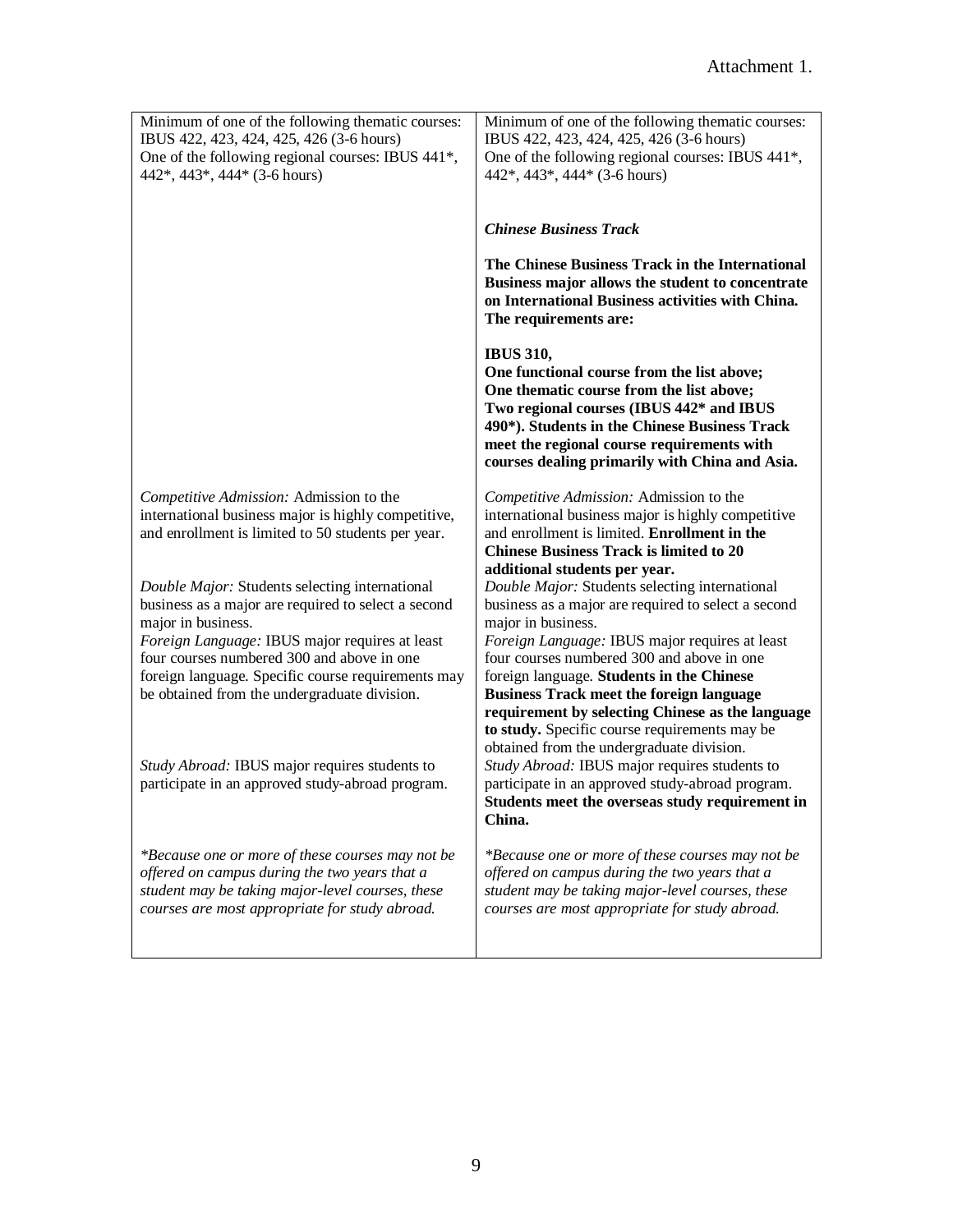## **3. COLLEGE OF ENGINEERING AND COMPUTING**

## **A. Department of Chemical Engineering**

# **New course**<br>**ECHE 497**

Thesis Preparation. (1-3) (Prereq: three credit hours of ECHE 499, acceptance into the departmental undergraduate research track, and consent of instructor) Completion of the thesis requirements for the departmental undergraduate research track. A maximum of three credits may be applied toward a degree. **Restricted to:** Chemical engineering undergraduates Special permission required: Professor

## **Change in curriculum. Website 2008-2009 Undergraduate Bulletin, addition of Departmental Undergraduate Research Track and Degree with Distinction**

| <b>Proposed</b>                                                                                                                                                                                                                                                                                                                                                                                                                                                                                                                            |
|--------------------------------------------------------------------------------------------------------------------------------------------------------------------------------------------------------------------------------------------------------------------------------------------------------------------------------------------------------------------------------------------------------------------------------------------------------------------------------------------------------------------------------------------|
| <b>Degree Requirements</b>                                                                                                                                                                                                                                                                                                                                                                                                                                                                                                                 |
| <b>Chemical Engineering Curriculum</b>                                                                                                                                                                                                                                                                                                                                                                                                                                                                                                     |
| (131 hours)                                                                                                                                                                                                                                                                                                                                                                                                                                                                                                                                |
| ECHE 101, ENCP 101, or UNIV 101 for<br>engineers (3 hours)<br>ENGL 101, 102 (6 hours)<br>Liberal Arts (18 hours)<br>MATH 141, 142, 241, 242 (14 hours)<br>CHEM 111, 112, 333, 334 (14 hours)<br>PHYS 211, 211L, 212, 212L (8 hours)<br>ECHE 310 or ENCP 290 (3 hours)<br>ECHE 320 or ENCP 360 (3 hours)<br>ECHE 300, 311, 321, 322, 430, 440, 460, 461,<br>465, 466, 550, 567 (36 hours)<br>Chemistry electives (6 hours)<br>Chemistry laboratory electives (2 hours)<br>Engineering electives (6 hours)<br>Technical electives (12 hours) |
| <b>B. S. E. with Distinction</b>                                                                                                                                                                                                                                                                                                                                                                                                                                                                                                           |
| Available to students majoring in chemical<br>engineering who wish to participate in<br>significant research and/or design activities in<br>chemical engineering with a faculty mentor.<br>Prerequisite<br>A minimum GPA of 3.5 in major courses, 3.5                                                                                                                                                                                                                                                                                      |
|                                                                                                                                                                                                                                                                                                                                                                                                                                                                                                                                            |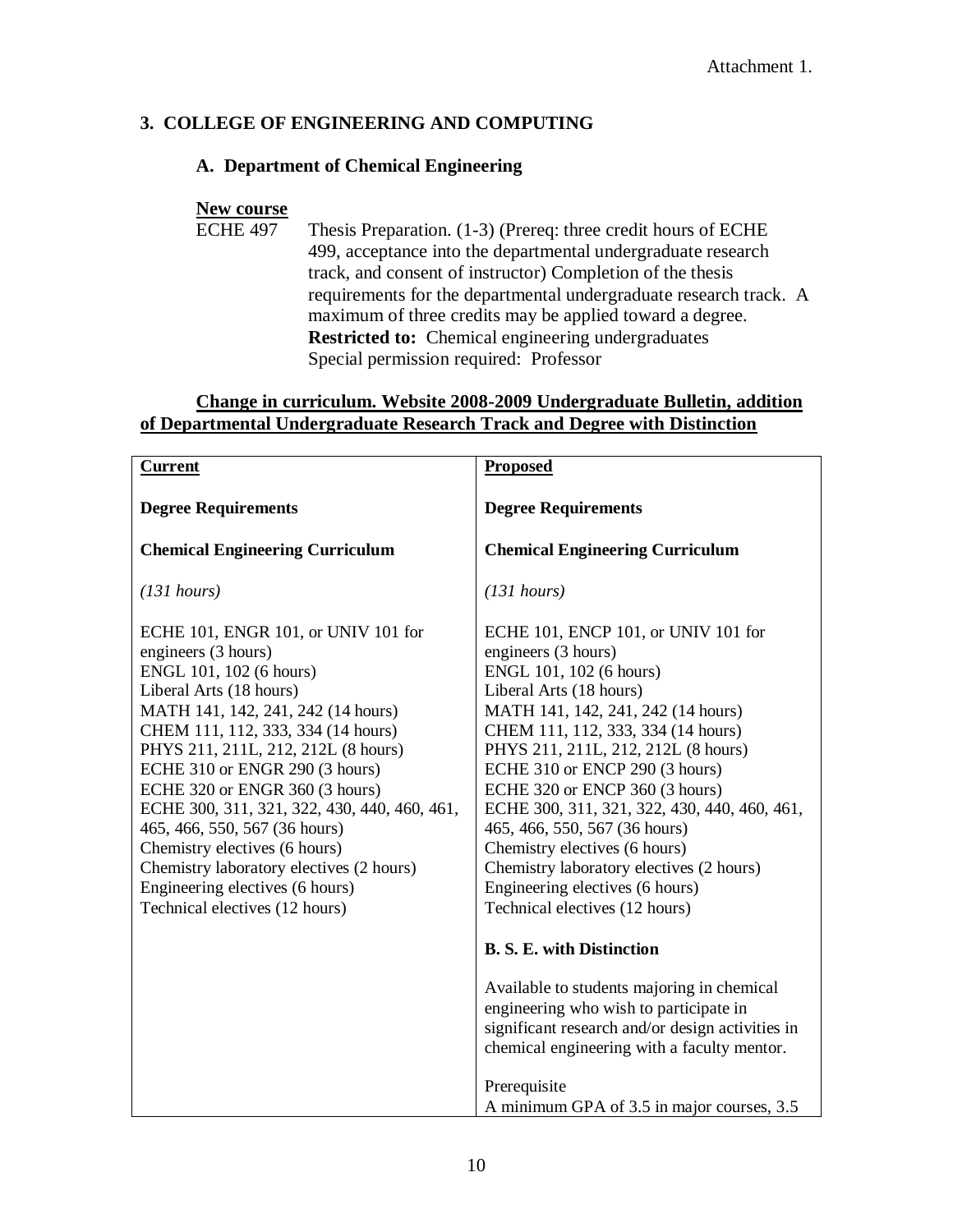| in all engineering courses, and 3.5 overall at<br>the time the student applies to enter the<br>departmental undergraduate research track.                                                                                                                                                                                                                                                                                                                                                                                                                                                                                                                                                                                         |
|-----------------------------------------------------------------------------------------------------------------------------------------------------------------------------------------------------------------------------------------------------------------------------------------------------------------------------------------------------------------------------------------------------------------------------------------------------------------------------------------------------------------------------------------------------------------------------------------------------------------------------------------------------------------------------------------------------------------------------------|
| Requirements<br>The student should apply to enter the<br>departmental undergraduate research track and<br>choose the members of the thesis committee as<br>early as possible but in all cases at least one<br>year before submitting and defending the<br>thesis. The thesis committee will consist of a<br>thesis advisor, who must be a tenure-track<br>faculty member in chemical engineering, and<br>two other tenure-track or research faculty<br>members in chemical engineering or in any<br>other department.                                                                                                                                                                                                             |
| By the end of the semester in which the student<br>is admitted into the research track, a short<br>description of the research must be agreed upon<br>by the thesis committee and the student, and<br>filed in the college office. Projects involving<br>research and/or design are acceptable. The<br>design projects or research projects for ECHE<br>$465, 466, 567,$ or other courses are not<br>acceptable as the thesis. The student must also<br>choose three credit hours of engineering or<br>technical elective courses related to the thesis<br>topic. The course(s) must be approved by the<br>thesis committee and completed by the student<br>at least one semester before the thesis is<br>submitted and defended. |
| Before submitting and defending the thesis, the<br>student must have completed three credit hours<br>of ECHE 499 Special Problems under the<br>thesis advisor, preferably one credit hour per<br>semester. During the semester in which the<br>thesis is submitted and defended the student<br>must also complete three credit hours of ECHE<br>497 Thesis Preparation, one credit hour under<br>each of the three members of the thesis<br>committee. At least two months before<br>submitting and defending the thesis, the student<br>must present a progress report to the thesis<br>committee orally and in writing.                                                                                                         |
| By the end of his/her last semester, the student<br>must have presented the research at a national<br>meeting of a professional society (such as<br>AIChE, ACS, ECS, etc.), at Discovery Day at                                                                                                                                                                                                                                                                                                                                                                                                                                                                                                                                   |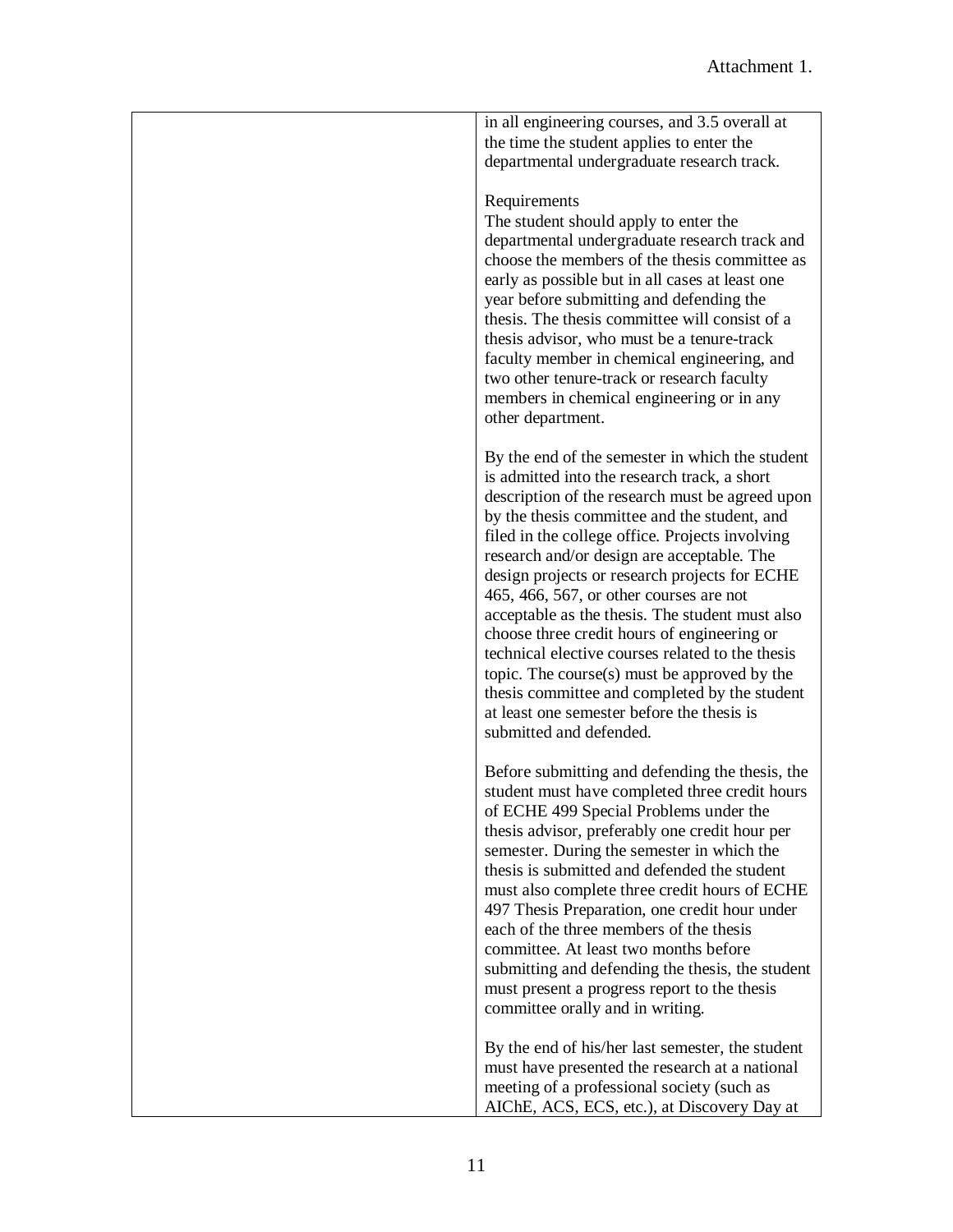| USC, or at a comparable venue. The student<br>must also submit a written thesis describing the<br>research and defend it orally before the thesis<br>committee. The defense must be announced at<br>least one week in advance and be open to the<br>general public.                                          |
|--------------------------------------------------------------------------------------------------------------------------------------------------------------------------------------------------------------------------------------------------------------------------------------------------------------|
| Students who successfully fulfill all of these<br>requirements with a GPA of at least 3.5 in the<br>three hours of ECHE 497, 3.5 in all major<br>courses, 3.5 in all engineering courses, and 3.5<br>overall, will be awarded their degree with<br>"Distinction in Chemical Engineering" upon<br>graduation. |

# **B. Department of Mechanical Engineering**

### **Change in curriculum. Website 2008-2009 Undergraduate Bulletin, addition of Nuclear Engineering Minor (for insertion before "Course Descriptions"**

| <b>\urrent</b> | <b>Proposed</b>                                                                                                                                                                                                                                                                                                                                                                                                                                                                      |
|----------------|--------------------------------------------------------------------------------------------------------------------------------------------------------------------------------------------------------------------------------------------------------------------------------------------------------------------------------------------------------------------------------------------------------------------------------------------------------------------------------------|
|                | <b>Nuclear Engineering Minor</b>                                                                                                                                                                                                                                                                                                                                                                                                                                                     |
|                | A student may obtain a minor in Nuclear<br>Engineering by completing at least 18 credit<br>hours consisting of four core courses and two<br>approved elective courses. The four core<br>courses are: EMCH552 Introduction to<br>Nuclear Engineering, EMCH553 Nuclear<br>Fuel Cycles, EMCH558 Introduction to<br><b>Nuclear Reactor Systems (or EMCH758)</b><br>Reactor Systems), and EMCH557<br>Introduction to Radiation Shielding and<br>Sources (or EMCH757 Radiation Shielding). |
|                | A description of the courses satisfying the<br>minor is maintained in the Department of<br>Mechanical Engineering Office and on the<br>Department's website,<br>http://www.me.sc.edu/nuclear/academics.html                                                                                                                                                                                                                                                                          |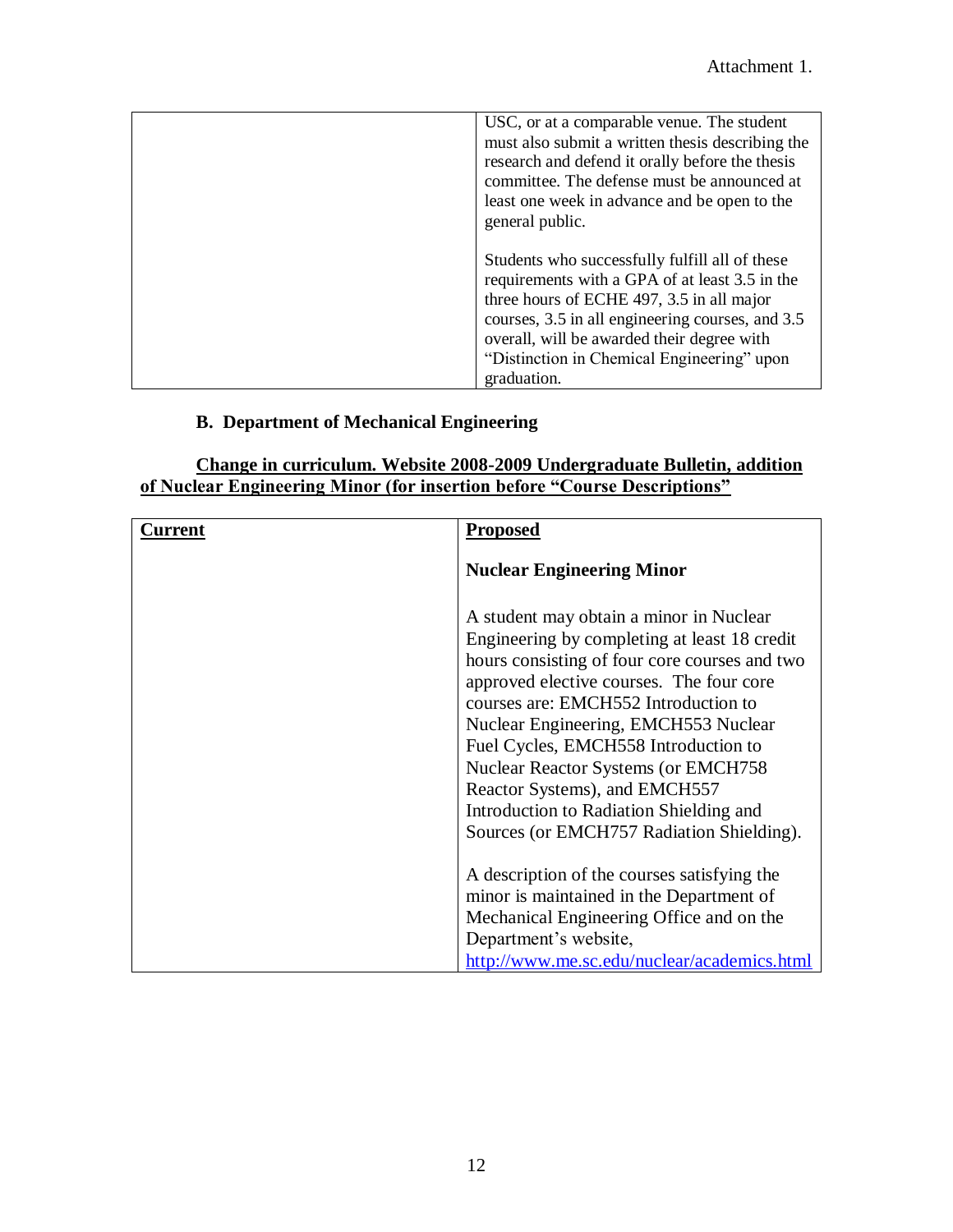# **4. REGIONAL CAMPUSES Palmetto Programs**

## **New curriculum (to be offered 25-50% via distance education). Website 2008-2009 Undergraduate Bulletin**

| <u>Current</u> | <b>Proposed</b>                                                                                                                                                            |
|----------------|----------------------------------------------------------------------------------------------------------------------------------------------------------------------------|
|                | <b>BACHELOR OF ARTS, ORGANIZATIONAL LEADERSHIP</b>                                                                                                                         |
|                | (120 hours)                                                                                                                                                                |
|                |                                                                                                                                                                            |
|                | <b>OVERVIEW</b>                                                                                                                                                            |
|                | The Bachelor of Arts degree in Organizational Leadership is only available to students                                                                                     |
|                | on USC's regional campuses. It is designed for students who seek a baccalaureate                                                                                           |
|                | degree with an applied focus on leadership and who want a solid professional<br>foundation to enter the workforce. The degree allows students to gain the knowledge        |
|                | and skills to prepare them for leadership roles in a variety of community settings,                                                                                        |
|                | including non-profit organizations, businesses, local government, and public agencies.                                                                                     |
|                |                                                                                                                                                                            |
|                |                                                                                                                                                                            |
|                | ADMISSION AND GRADUATION STANDARDS                                                                                                                                         |
|                | Students may apply to the Organizational Leadership Program after completion of at                                                                                         |
|                | least 45 semester hours of accredited, college-level work. A minimum grade point of<br>2.0 is required for admission and graduation. As part of the application process, a |
|                | specific Program of Study is developed by the student and the student's advisor and                                                                                        |
|                | approved by the Program Committee. Any changes to the Program of Study must be                                                                                             |
|                | approved by the advisor and Program Committee. All students must earn at least 30                                                                                          |
|                | USC hours after admission to this program. A minimum of 120 semester hours of                                                                                              |
|                | accredited, college-level work must be presented to earn this degree.                                                                                                      |
|                |                                                                                                                                                                            |
|                | <b>CURRICULUM</b><br>The Bachelor of Arts with a major in Organizational Leadership is designed for                                                                        |
|                | students who want to study organizational leadership without a major in a single                                                                                           |
|                | discipline.                                                                                                                                                                |
|                | No course may count in more than one category.                                                                                                                             |
|                |                                                                                                                                                                            |
|                | 1. GENERAL EDUCATION REQUIREMENTS                                                                                                                                          |
|                | $(41-51 hours)$                                                                                                                                                            |
|                |                                                                                                                                                                            |
|                | Writing $(6)$                                                                                                                                                              |
|                | ENGL 101, 102. Must be passed with grade of C or better                                                                                                                    |
|                | Foreign Language (0-9)                                                                                                                                                     |
|                | Demonstration of proficiency in one foreign language equivalent to minimal passing                                                                                         |
|                | grade on exit exam in 122 course                                                                                                                                           |
|                |                                                                                                                                                                            |
|                | <b>Numerical and Analytical Reasoning (6-7)</b>                                                                                                                            |
|                | (to be met in one of the following ways)                                                                                                                                   |
|                | MATH 122 or 141 with either CSCE 101 or STAT 110 or PHIL 110<br>1)<br>MATH 122 or 141 with a higher level math course such as MATH 170 or 172<br>2)                        |
|                | 3) CSCE 101 and CSCE 102; STAT 110 and STAT 201; Or PHIL 110 and PHIL 111                                                                                                  |
|                |                                                                                                                                                                            |
|                | <b>Laboratory Sciences (8)</b>                                                                                                                                             |
|                | Two laboratory courses selected from the following fields: astronomy, biology,                                                                                             |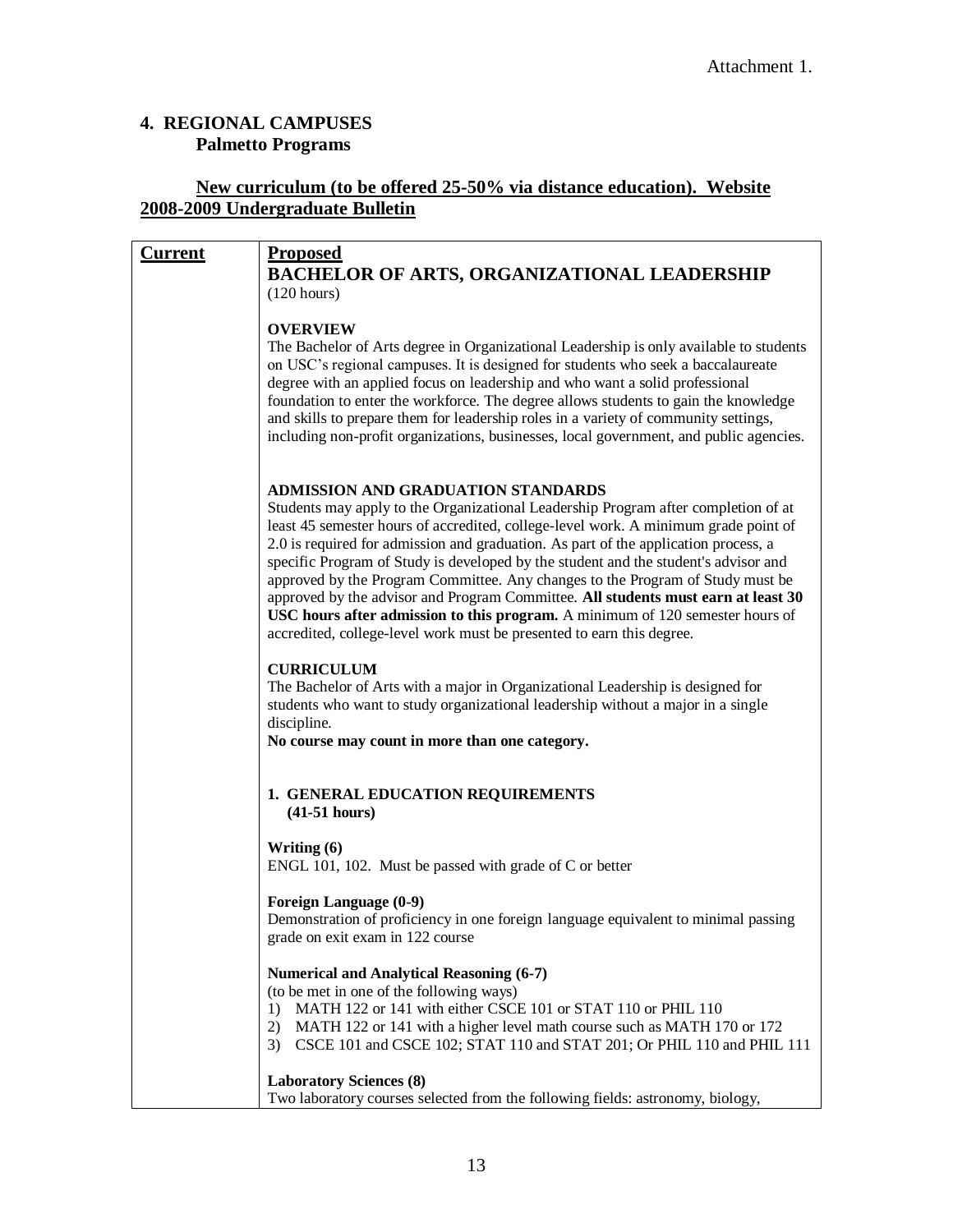| chemistry, environmental studies, geology, marine science, physics |                                                                                            |
|--------------------------------------------------------------------|--------------------------------------------------------------------------------------------|
|                                                                    |                                                                                            |
| Liberal Arts (21)                                                  |                                                                                            |
|                                                                    | (PSYC 101 and SOCY 101 strongly recommended)                                               |
| Fine Arts $(3)$                                                    |                                                                                            |
| History $(3)$                                                      |                                                                                            |
| PHIL 102 (3)                                                       |                                                                                            |
| Social/Behavioral Sciences (3)                                     |                                                                                            |
| SPCH 140 (3)                                                       |                                                                                            |
|                                                                    | Electives (must include two disciplines) (6)                                               |
| 2. PROFESSIONAL FOUNDATIONS (27-30 hours)                          |                                                                                            |
|                                                                    |                                                                                            |
| ECON 221                                                           | Introduction to Microeconomics                                                             |
| <b>ECON 222</b>                                                    | Introduction to Macroeconomics                                                             |
|                                                                    | (ECON 224 may substitute for 221 and 222)                                                  |
| ENGL 463                                                           | <b>Business Writing</b>                                                                    |
| MGMT 371                                                           | Principles of Management                                                                   |
| <b>PALM 493</b>                                                    | South Carolina Studies                                                                     |
| <b>PALM 494</b>                                                    | Internship                                                                                 |
| <b>PSYC 350</b>                                                    | <b>Industrial Psychology</b>                                                               |
| RCAM 200                                                           | Introduction to Leadership                                                                 |
| <b>SOCY 220</b>                                                    | Elementary Statistics for Sociologists (PSYC 227 or STAT 201*                              |
|                                                                    | may substitute) (*unless it is used for general education requirements)                    |
| <b>TSTM 264</b>                                                    | <b>Computer Applications in Business</b>                                                   |
| 3. INTEGRATIVE MAJOR (33 hours)                                    |                                                                                            |
|                                                                    | Select 33 credits from the following lists, with at least 9 credits from each of the three |
|                                                                    | categories, and at least 12 credits at the 400 level.                                      |
|                                                                    |                                                                                            |
| Ι                                                                  | <b>Employer and Employees</b>                                                              |
| MGMT 374                                                           | Management of Human Resources                                                              |
| MGMT 376                                                           | Organizational Behavior                                                                    |
| <b>PHIL 211</b>                                                    | <b>Contemporary Moral Issues</b>                                                           |
| <b>PHIL 311</b>                                                    | Ethics                                                                                     |
| <b>PSYC 360</b>                                                    | <b>Applied Psychology</b>                                                                  |
| <b>PSYC 430</b>                                                    | Survey of Social Psychology                                                                |
| <b>SOCY 304</b>                                                    | Race, Class, Gender, and Sexuality                                                         |
| <b>SOCY 340</b>                                                    | Social Problems                                                                            |
| <b>UNIV P401</b>                                                   | Senior Capstone Experience                                                                 |
|                                                                    |                                                                                            |
| Law, Policy, and Organizations<br>$I\!I$                           |                                                                                            |
| ACCT 324                                                           | Survey of Commercial Law                                                                   |
| <b>HIST 405</b>                                                    | Rise of Industrial America                                                                 |
| <b>JOUR 328</b>                                                    | Principles of Public Relations                                                             |
| <b>MGMT 406</b>                                                    | <b>International Human Resource Management</b>                                             |
| <b>POLI 201</b>                                                    | American National Government                                                               |
| <b>POLI 370</b>                                                    | Introduction to Public Administration                                                      |
| <b>POLI 365</b>                                                    | <b>State Government</b>                                                                    |
| SOCY 308                                                           | Community Organization                                                                     |
|                                                                    |                                                                                            |
| Ш                                                                  | <b>Workplace Dynamics</b>                                                                  |
|                                                                    |                                                                                            |
| ECON 406                                                           | Labor Economics                                                                            |